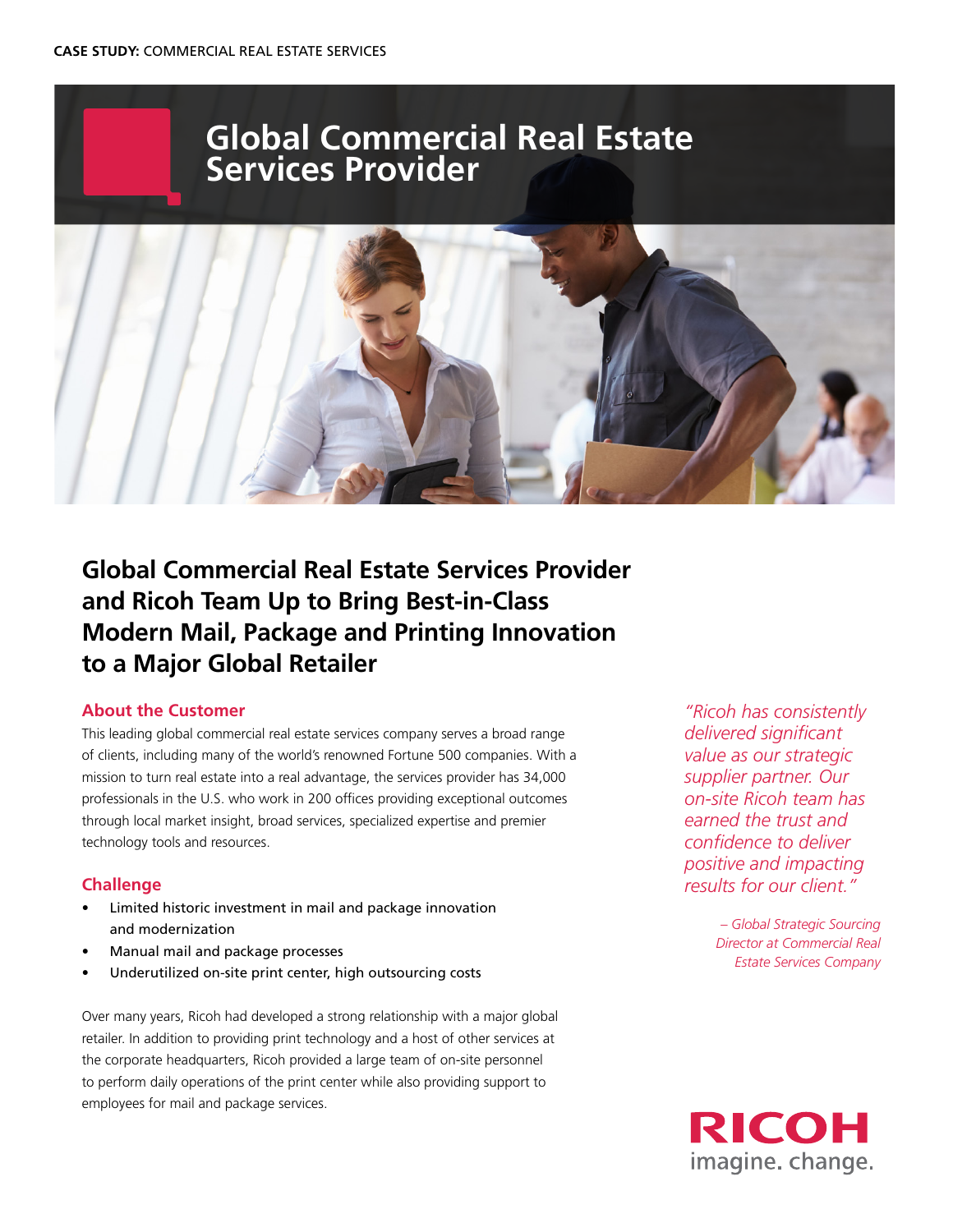

*"I'm very happy with the engagement and partnership with Ricoh, what we've accomplished and what we will continue to accomplish for our client."*

Then the global retailer decided to partner with the real estate services provider for facility and vendor management — and the provider took over the contract for both areas, including the global retailer's employees in the mail and package operation. The services provider and Ricoh began working closely to not only accelerate innovative ideas that Ricoh had been suggesting to the global retailer, but to also identify new areas that had the potential to deliver process improvements and operational efficiencies to their now shared client.

The process for handling mail and package deliveries at the headquarters campus had not been holistically evaluated in over a decade. The print center, tasked with producing complex marketing pieces, store collateral, training and HR materials, was not well advertised to the global retailer's staff — who continued sending work to off-site print retailers. The services provider and Ricoh set out to address these challenges.

#### **Results**

- Increased recognition and usage of the on-site Print Center
- Optimized mail and package routes
- Over \$400,000 in print center cost savings and avoidance in one year
- 15,000 driving miles and an estimated 16,000 pounds of CO2 saved
- 2,400 square feet of landfill space saved through toner cartridge recycling

Through marketing and cost savings achievements — nearly \$400,000 in one year — more of the global retailer's employees are now turning to the print center for high quality, quick-turn printing. The route optimization innovations implemented for mail and package services dramatically improved delivery and shipping times. And despite an increase of 5,000 more incoming packages a month, the service level agreements (SLAs) between the global retailer and the services provider continue to be met.

The global retailer has also achieved significant sustainability benefits from the program. Having internal staff handle mail and package delivery has saved nearly 15,000 driving miles compared to using off-site vendors, which translates to more than 16,000 pounds of carbon emission saved. Furthermore, the practice of recycling more than 340 bottles of toner from the print center each month has saved 2,400 square feet of landfill space, 200 pounds of carbon emissions and 20,000 gallons of oil.